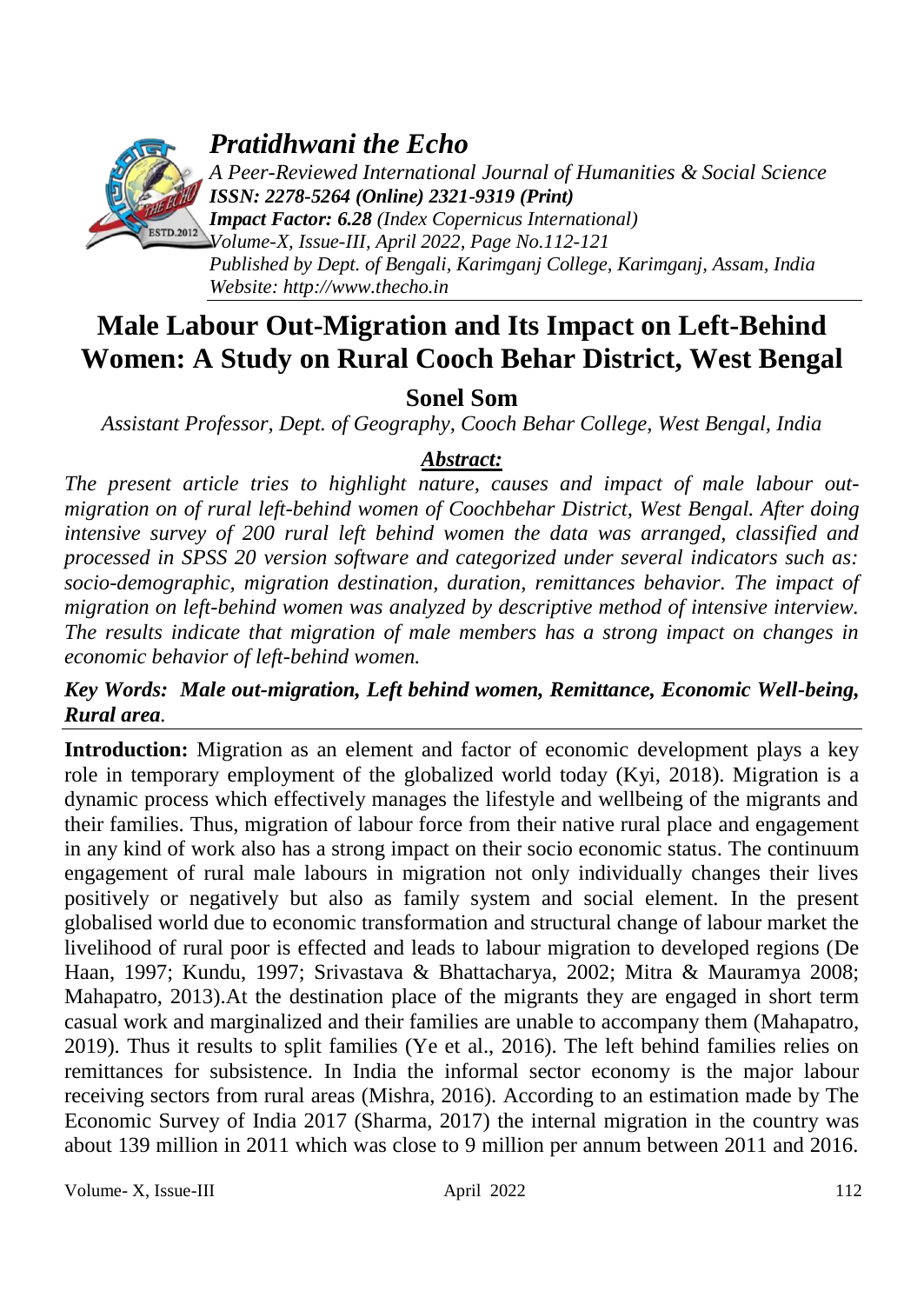Uttar Pradesh, Bihar, Madhya Pradesh, Punjab, Rajasthan, Uttarakhand, Jammu and Kashmir and West Bengal are the major source states; the major destination states are Delhi, Maharashtra, TamilNadu, Gujrat, Andhra Pradesh and Kerala. According to 2011 Census report, West Bengal is the third highest labour sending state in the country (3.34 crore) and only 23.81 lakh migrants were received by the state. Most of the migrants are rural and due to regional and economic disparity in the state the migration occurs.

 Coochbehar, is a socio-economically depressed district with a large number of rural labour out migration. The district ranks  $11<sup>th</sup>$  and  $12<sup>th</sup>$  respectively in the terms of HDI and GDI (HDR, 2004) in West Bengal, indicating social, economic and gender discriminated backwardness. Among the total work force of the district 40.01%, 34.74% are agricultural laborers among whom 30.45% are male .These huge labour force are economically poor and backward. The agro-ecological setup of the study area has gone through a drastic change with this huge influx of rural labour out migration. Seasonal migration plays a very important role in migration studies which is neglected most of the times (Rao, 1986). This is very prominent in the study area. Migration improves the economic set up of rural area as well as it gives financial benefit to the migrants and their families (Mukherjee, 2103). A micro level intensive study reveals that along with financial benefit the well-being of the migrants left behind families are subject to question. Long term absence of male members in a family and keeping the powerbase in their hand keeps women away from taking broad major decisions in the family ; socially , economically and psychologically left behind women became depressed (Jetly,1987). The study identifies the economic behavioral change among these left-behind family members specially the women, may be wife, mother, daughter or sister. The extensive work load taken by these female members of these families led to physical and psychological problems and depression among them (Mahapatro, 2019). So, social, economic and psychological well-being of these rural left behind women has a strong indication of study to integrate the family system for a sustainable society.

**Background of the Study:** In rural India agriculture is monsoon dependent. But, monsoon is instable, so there is a seasonal unemployment among the agricultural labour force. Rural male agricultural labourers start working when first spell of rainfall occurs in the month of June through ploughing in the agricultural fields of their own or remain engaged as labourer of other lands. Till the end of September, they remain busy with different agricultural activities like ploughing, seeding, preparing the agricultural field cultivable etc. But, most of the workers who are economically poor and do not have any land of their own remain jobless or devoid of work throughout the year except the rainy season. The district Cooch Behar is economically backward and no industrial set up is there, thus the unemployment occurs in the non-monsoonal period. In this situation to mitigate the family basic needs the male members of the family compelled to migrate in different parts of the state or country for temporal period. The migration streams are divided in two directions; one towards North India and another towards South India. These males are mainly engaged in non-agricultural activities such as construction, tailoring, driving and others. In this situation their family

Volume- X, Issue-III and April 2022 113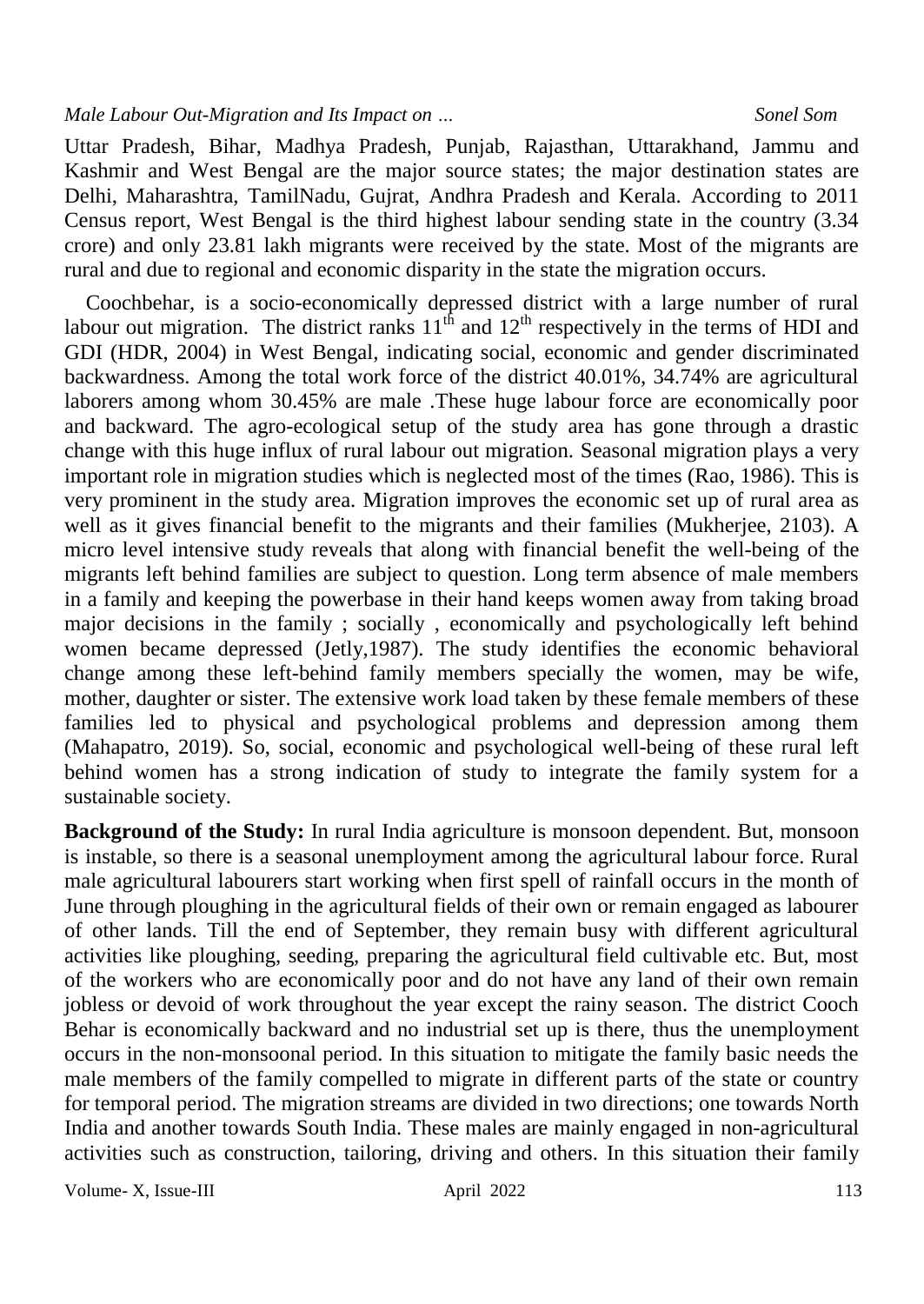becomes 'Left-Behind' families. The temporary absence of male from the family suddenly changes the socio-economic status of the rural marginal females. They shift from orthodox "Secondary or Passive" agent to "Primary or Active" one with a *de-facto* headship in the family (Sarkar 2012) .Because the other family members are either children or old who are themselves dependent. So the middle age women or wives take the liability of the family. Thus they participate actively in the family decision makings. The remittances whether sent or brought by the male members give women autonomy, liberty, and decision making power in the family. They move freely within or out the house to fulfill the family requirements. They took part in economic activities, especially agricultural, works actively in absence of male members. But in terms of socio-economic well-being, such as literacy, work participation, life satisfaction, health, remittances expenditure, socio-psychological aspects, and security these women are not in a very satisfactory or healthy stage. The freedom they enjoy in absence of male members is very relative and short term.

Coochbehar district of West Bengal ranks  $11<sup>th</sup>$  and  $12<sup>th</sup>$  respectively in the terms of HDI and GDI (HDR, 2004) indicating social, economic and gender discriminated backwardness of the district. The district is mainly rural and agrarian economy dominated. The rural society of the district is patriarchal. So, the women are engaged in household works, child bearing and rearing without any economical participation in the family. The male members are mainly agricultural labourers. Among the total work force of the district 40.01%, 34.74% are agricultural labourers among whom 30.45% are male .These huge labour force are economically poor and backward. Thus when agricultural season ends they became unemployed. As the district is economically backward and there is lack of industrial set up these agricultural unemployed labours starts circulating from their own place in search of alternate job within or out of the state? The left behind females who were always the passive agent in a family now avoiding all the haziness and phobia became the active agents in the family. They feel empowered and autonomous in economic activity (Hadi,2001; Yabiku et al, 2010). Their economic behavioral change is the prime objective of the study.

**Methodology:** A survey was conducted in the Blocks of Coochbehar district. At the village level as the list of migrant households is not available from any administrative offices, thus snowball sampling technique was used. A total 200 families were interviewed and included in analysis. Data were collected by face to face interview with the samples as literacy is a hinder in rural areas so structured questionnaire cannot be used. Schedule was applied and before applying it permissions were taken from gram panchayat officials. The schedule was validated by an expert panel and after that applied on a small sample of 50 for pilot survey and after that the final schedule was applied on the sampled population. Cronbach's Alpha value was considered for the schedule which was 0.741. Nature, causes, place and duration of migration, remittance behavior and impact of remittance on economic status of leftbehind women were studied.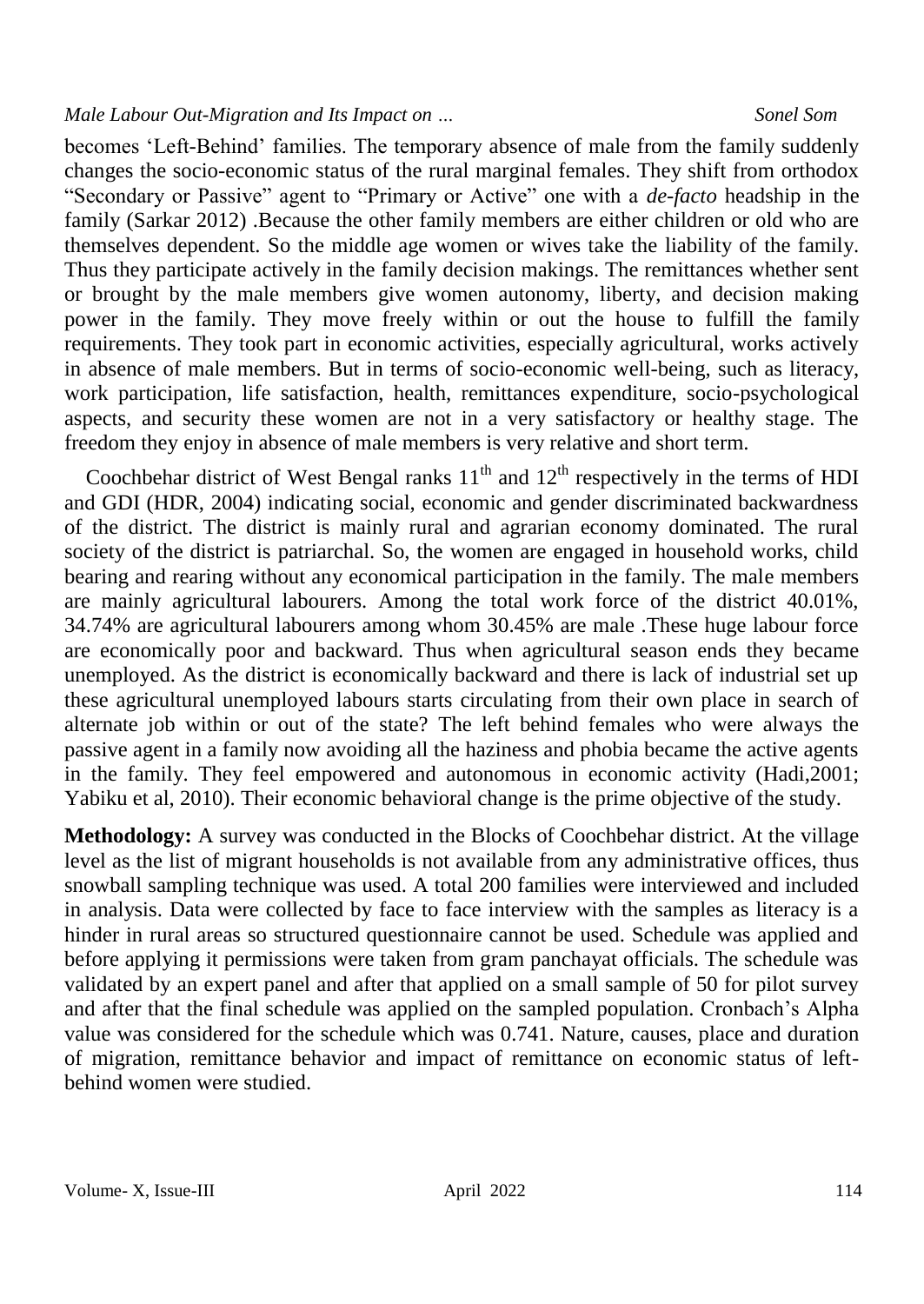### **Results and Discussions:**

**Socio- Demographic Characteristics of the households:** Among 200 samples most of the families are schedule caste (72.1%). Most of the left-behind women respondents belong to age group of 30-40 years and some 40+ years because majority of the migrants went out at their age-group of 25-50 years (67.12%) leaving their families behind. The age groups of the migrants are the working age group which indicates the huge labour draining from the study area. The literacy levels among the migrants are very low. Most of the migrants in the sample have achieved only primary and Madhyamik level education (73.9%). So the migrants are poor, less educated and mainly middle age group in character. Most the left behind women are illiterate (55%) or have achieved only primary level education. So the left behind women respondents are middle to old aged illiterate and leading a *de-facto* headship in their family. Most of the families admitted that the male members migrated because of unemployment and poverty. As there is no alternate source of employment in the area rather than agriculture so this limited livelihood acts as a push factor behind migration from the study area. (Table No.1)

| мидиания                     |                       |                    |  |  |  |
|------------------------------|-----------------------|--------------------|--|--|--|
| <b>Variables</b>             | Left-behind women (%) | Migrant labours(%) |  |  |  |
| <b>Age Group</b>             |                       |                    |  |  |  |
| <25                          | 14.3                  | 17.58              |  |  |  |
| $25 - 50$                    | 58.9                  | 67.12              |  |  |  |
| $>50$                        | 26.8                  | 15.30              |  |  |  |
|                              |                       |                    |  |  |  |
|                              |                       |                    |  |  |  |
|                              |                       |                    |  |  |  |
| Caste group                  |                       |                    |  |  |  |
| General                      | 10.8                  | 10.8               |  |  |  |
| <b>SC</b>                    | 72.1                  | 72.1               |  |  |  |
| OBC <sub>B</sub>             | 17.1                  | 17.1               |  |  |  |
| <b>Level of Education</b>    |                       |                    |  |  |  |
| Illiterate                   | 55                    | 15.3               |  |  |  |
| <b>Upto Primary</b>          | 39.6                  | 58.6               |  |  |  |
| Upto Madhyamik               | 5.4                   | 15.3               |  |  |  |
| <b>Upto Higher Secondary</b> |                       | 10.8               |  |  |  |

**Table 1: Socio – Demographic Characteristics of Left behind women and Migrants**

Volume- X, Issue-III april 2022 115 **Family Structure and Household Characteristics of the Migrants:** In terms of family structure, number of household members and dependents reflects the economic dependency of the families and also as a push factor of migration. Among the sample 74% are medium sized family (4-7 members) and 20% are small sized families (2-3 members). The study reveals almost 60% of the samples have 3-4 numbers of dependents in their family. About 80% of the migrants belong to nuclear family. So, medium sized nuclear families with 3-4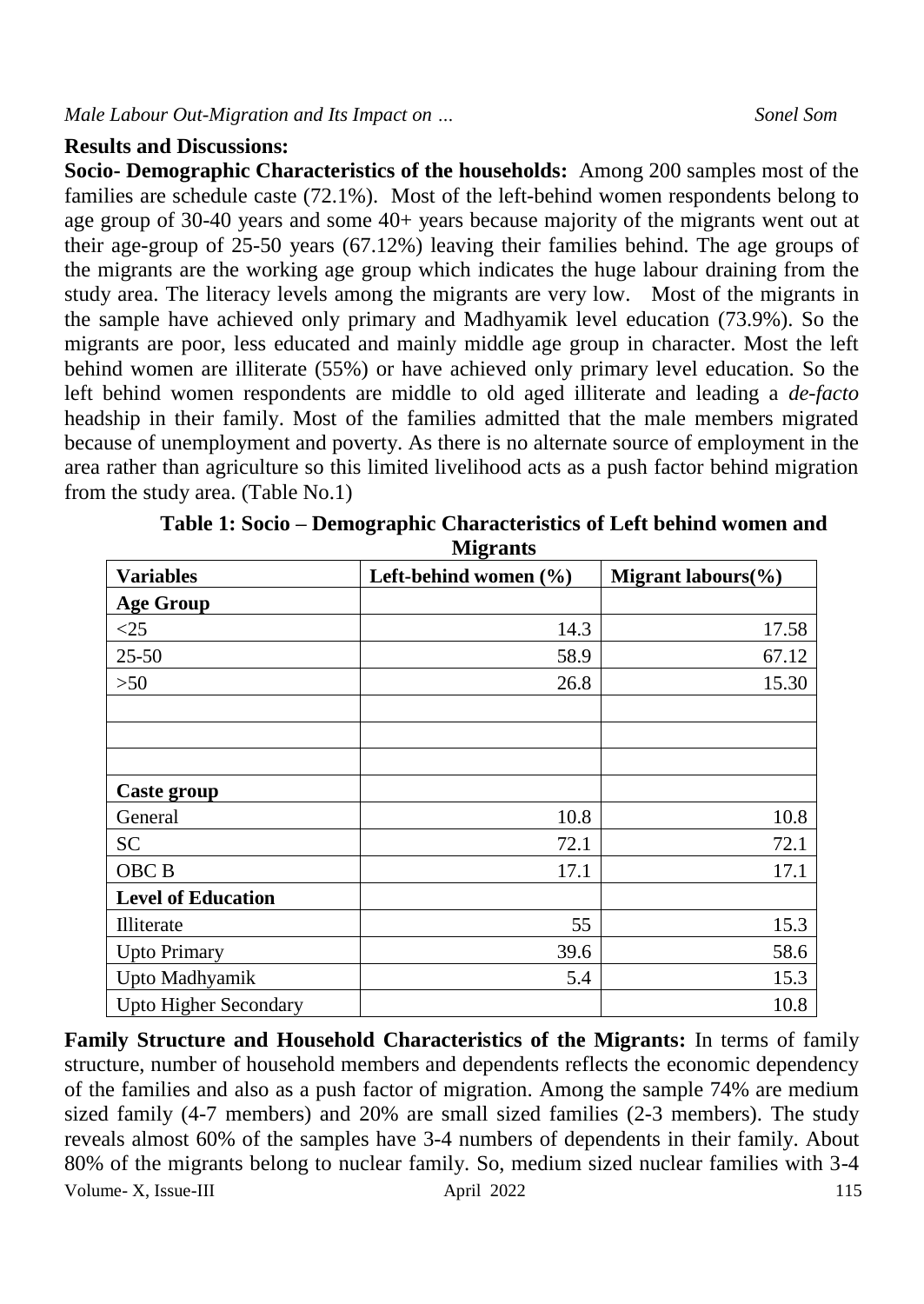numbers of dependents are more vulnerable to migration compared to large families. This is because the number of eligible earning members are one in this kind of nuclear families.

 The housing characteristics of the migrant's shows that 67.5% of the migrants have tiled or kutcha houses and only 31% have pucca or semi-pucca houses and mostly occupies small to medium sized houses i.e 5-10 cuttah (Table 2). The quality of houses including the infrastructure such as toilet, drinking water, use of fire wood and gas (LPG) for cooking has improved after migration.

| <b>Variables</b>             | <b>Percentage of migrants</b> |  |  |
|------------------------------|-------------------------------|--|--|
| <b>Family Size</b>           |                               |  |  |
| Small (3 members)            | 20.5                          |  |  |
| Medium Sized (4-7 members)   | 74.2                          |  |  |
| Large sized $($ >7 members)  | 4.5                           |  |  |
| No. of Dependent in a family |                               |  |  |
| $1 - 2$                      | 35.1                          |  |  |
| $3-4$                        | 60.3                          |  |  |
| >4                           | 4.5                           |  |  |
| <b>Type of Family</b>        |                               |  |  |
| Nucleated                    | 80.4                          |  |  |
| Joint                        | 18.8                          |  |  |
| <b>Structure of Houses</b>   |                               |  |  |
| Tiled                        | 18.9                          |  |  |
| Kutcha                       | 48.6                          |  |  |
| Pucca                        | 10.8                          |  |  |
| Semi-pucca                   | 21.6                          |  |  |
| <b>Size of Houses</b>        |                               |  |  |
| Small (less than 5 cuttah)   | 36.9                          |  |  |
| Medium (5-10 cuttah)         | 28.8                          |  |  |
| Large(more than 10 cuttah)   | 34.2                          |  |  |

| Table 2: Family structure and household characteristics of the migrants |  |  |
|-------------------------------------------------------------------------|--|--|
|                                                                         |  |  |

## **Migration Characteristics:**

**Reasons of migration:** In the study area reason for migration can be designed based on push and pull factors. The most influential push factor in the region is poverty (73%), followed by the influence of the previous migrants of the area (26%) and unemployment (4.5%) etc. According to BPL survey report by RHS,2002 Cooch Behar is the most poverty infested district out of total households 55.6% was BPL , 59% was agricultural labourer , 53% landless and 25% inclined to migration (De *ed.,*2017). Cooch Behar has been regarded as the poorest district in the West Bengal and it stood  $2<sup>nd</sup>$  in BPL, and first in two other parameters. The study says 20% of the migration occurs in the region by social networking and families and kinship with former migrants. The pulling factors are better living

Volume- X, Issue-III april 2022 116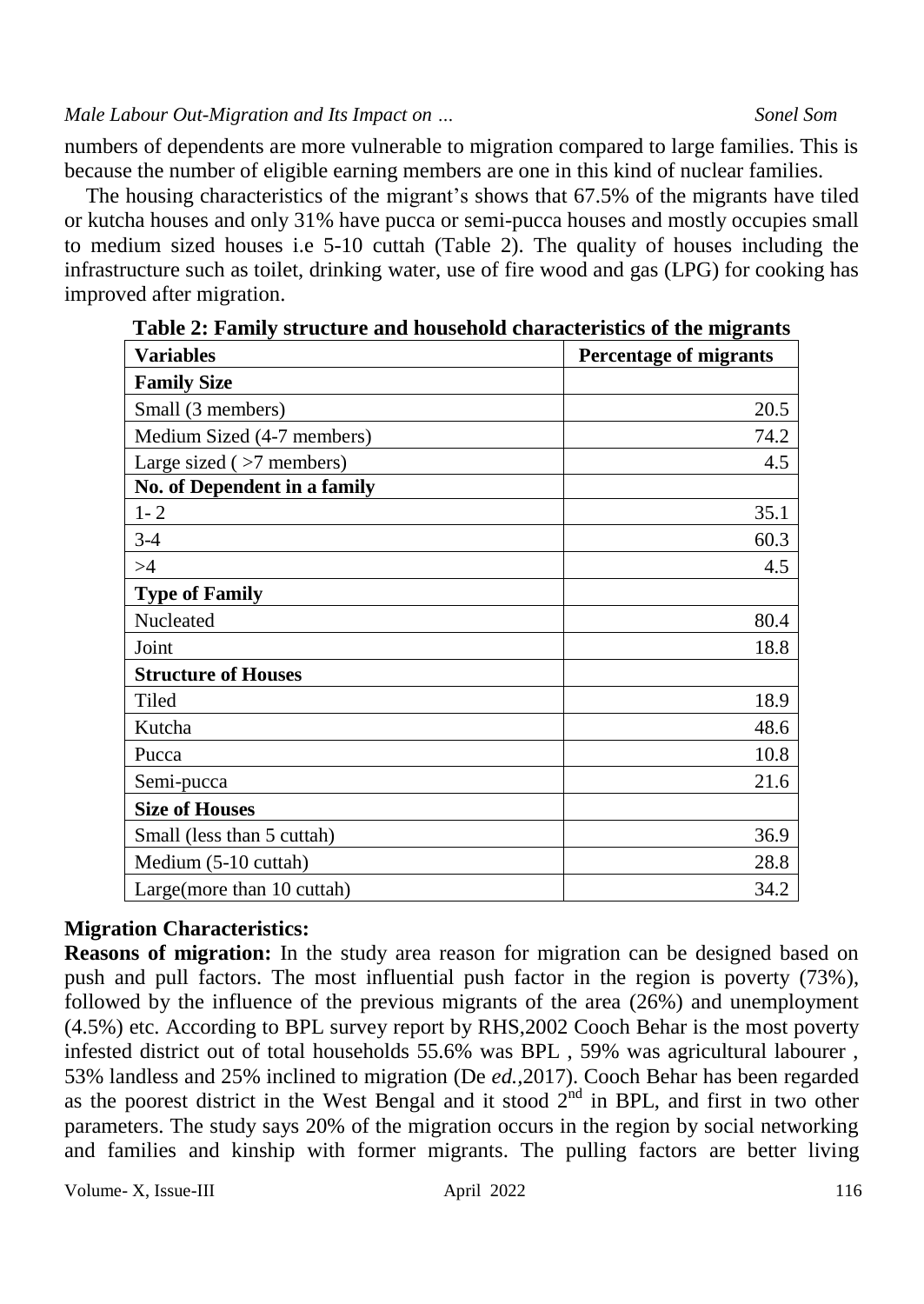condition and high income. The study area is mainly agriculture based so most of the migrants are landless or lack of farming resources and suffering from unemployment in non-agricultural period.

**Destination and Duration of Migration:** The study reveals that most of the migrants went to Kerala (39%), Punjab/Haryana (24%), Andhra Pradesh (20%), Karnataka (11.6%) and other states (4.5%) from the study area (Table 3). These unskilled laborers are mainly engaged in construction, driving etc kinds of work. 46% of the sampled migrants are engaged in construction works, followed by factory workers (29%) and Driving (24%) (Table 3). As the study area is a labour sending district most of the migrants are male and females are involved in domestic activities.

 Most of the migrants stay in their migrated place for six months to one year or more at a single spell. About 39% stays less than 6 months at a time in their work place, 22.4% stays for 6-12 months and 28% more than a year (Table 3). In the study area there is a tendency to return at their native place in the time of agriculture and after ending the cultivable period they again return to their workplace. Some of the migrants work at different places each and every time like a circle i.e. from Rajasthan to Andhra Pradesh to Kerala etc. They stay connected with their family not only by returning to their home but an also by mobile phones. Almost all families answered that migration decision was made by the migrant himself.

| <b>Reasons for male out-migration</b>              | Percentage of the migrants |  |  |
|----------------------------------------------------|----------------------------|--|--|
| Poverty                                            | 73.2                       |  |  |
| Unemployment                                       | 4.5                        |  |  |
| Influence of earlier migrants                      | 21.4                       |  |  |
| <b>Work place of the Migrants</b>                  |                            |  |  |
| Kerala                                             | 38.4                       |  |  |
| Punjab/Haryana                                     | 24.1                       |  |  |
| Andhra Pradesh                                     | 20.5                       |  |  |
| Karnataka                                          | 11.6                       |  |  |
| Others (Rajasthan, Delhi & North-Eastern states)   | 4.5                        |  |  |
| <b>Working Sector of the migrants</b>              |                            |  |  |
| Construction                                       | 46                         |  |  |
| Factory workers                                    | 29                         |  |  |
| <b>Drivers</b>                                     | 24                         |  |  |
| Govt.or private organizations                      |                            |  |  |
| Duration of stay of the migrants at a single spell |                            |  |  |
| $>6$ months                                        | 38.4                       |  |  |
| 6-12 months                                        | 22.4                       |  |  |
| $<$ 12 months                                      | 28.0                       |  |  |

|  |  |  |  |  | <b>Table 3: Migration Characteristics</b> |
|--|--|--|--|--|-------------------------------------------|
|--|--|--|--|--|-------------------------------------------|

# **Remittances Behavior:**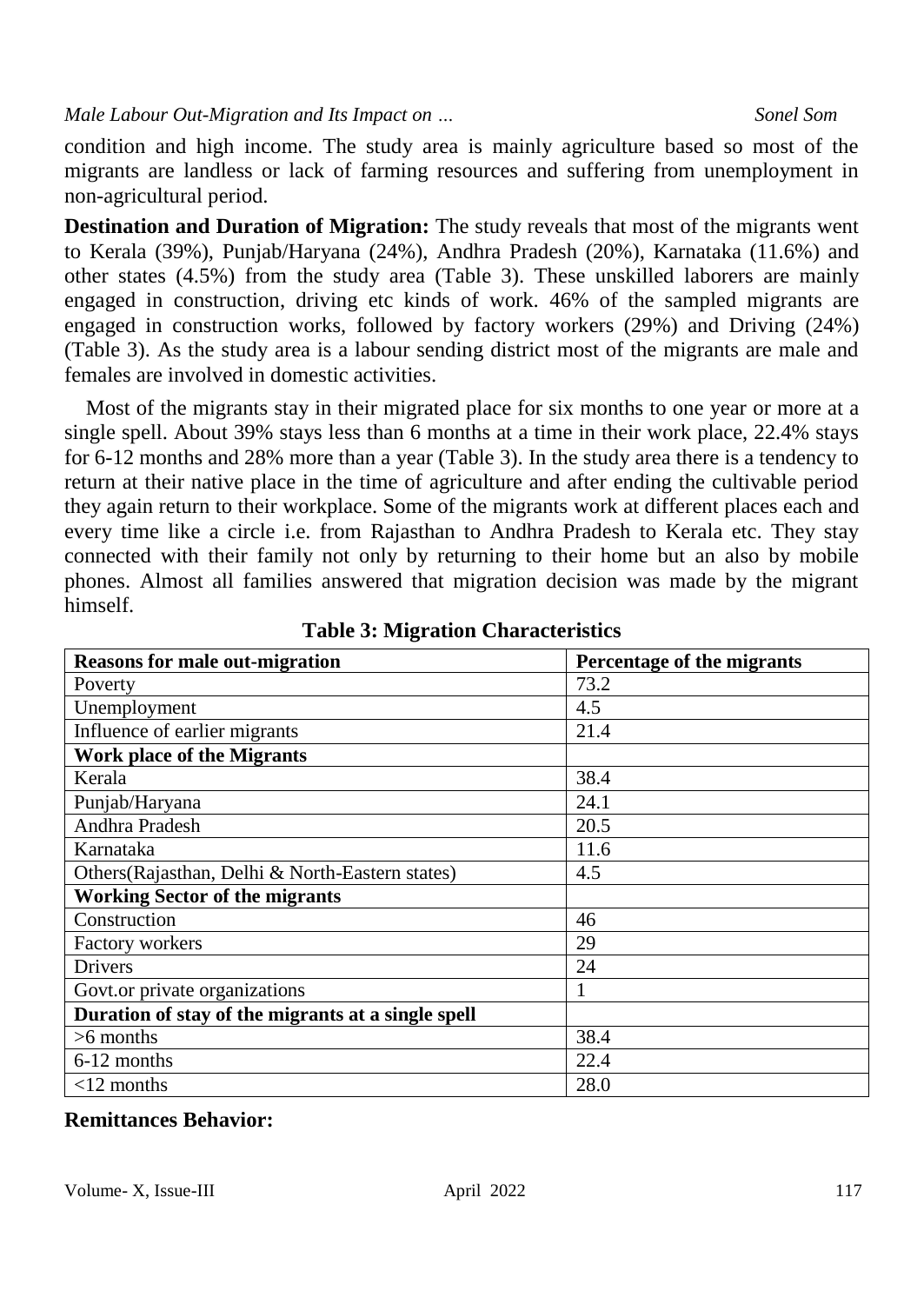**Monthly Remittances:** Some studies have indicated that left behind families use remittances much more in non-productive investment and basic survival (Haas & Rooij, 2010). Most of the migrants (40%) send remittances to their family at 1-2 months interval, 19.20% send after 6 months interval and (24.8%) send whenever required ( Fig.1). Only 4% send money at every month. Most of the remittances come from the migrants who are engaged in Kerala, Andhra Pradesh, Punjab or Rajasthan. The study shows there are two types of migration in the study area long term (6 months to 1 year) and short term (less than 6 months). Most of the migrants are long term migrants. The mean of monthly remittances send in short term migration is around 8000/- and long term migration it is around 6000/- which indicates that short term migrants remits more than long terms , so , economic status is better among by short term left-behind women compared to long term left-behind women.



Fig.1: Interval of Receiving Remittances

**Expenditure of remittances:** In the study area most of the left behind women (50%) said that the remittances send are not sufficient to run the family and 29% said that to some extent sufficient. The remittances are mostly expended in food stuffs, construction of houses, education of children, health care, agricultural land purchase, to mitigate any crucial need , clothing's and other purposes. Most of the remittances are used for feeding of the family members (29%) followed by agriculture land purchase (18%), education (15%) and fulfill any crucial need of family (14%), 8% are used in construction of new house or renovation and repairing, 6 % is used for expenses in agriculture etc. (Fig. 2). The expense and use of remittance is not similar for all families. The pattern is different as per requirement. The use indicates that the remittances could not influence any future financial well-being of the migrants, could not improve their wealth or savings.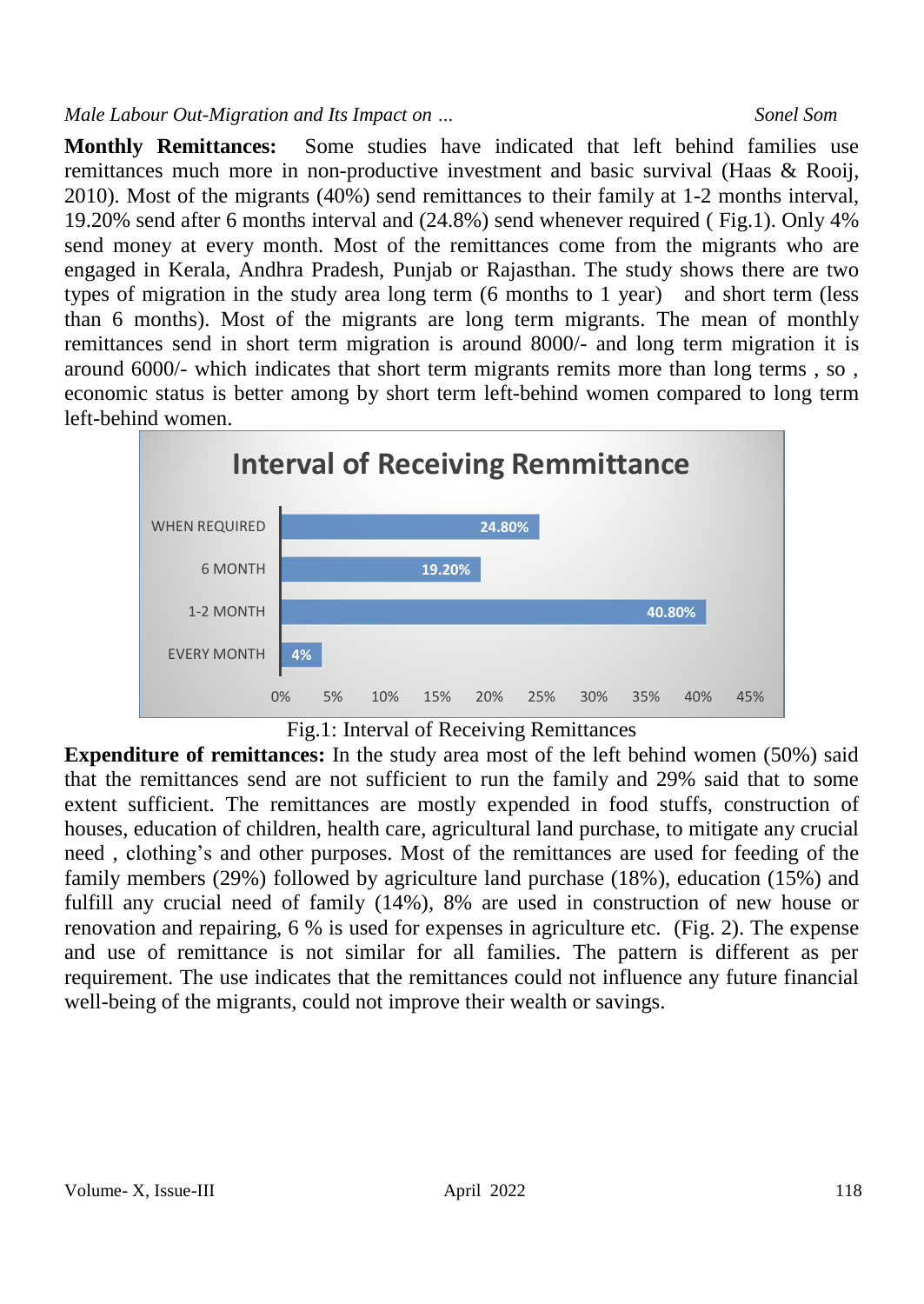



**Conclusion:** The whole study is concentrated on the impact of male labour out migration in the study area upon the left behind women. The aim of the study was not only to find out the impact of migration but also to find out the other factors which influence the well-being of left behind women along with migration. From the study it is clear that the study area is highly potential in labour sending. The majority of the migrants belong to working agegroup, of low education and unemployed, poverty stricken, with a burden of huge dependency ratio and unskilled in the time of migration. The left behind women are also less educated or illiterate, unskilled, poverty stricken with a de-facto headship in a family with huge burden of responsibilities and household works. These women also suffer from lack of good and healthy well-being. The housing and environmental situation, due to kutcha housing structure, ill sanitation, lack of use of LPG as cooking fuel which also affects the health condition and influences their well-being. The psychological analysis of the left behind women was difficult and confidentiality was maintained. There were reflection and expression of a woman whose husband or son is away from them for a long time. The expressions suggest their loneliness, isolation, depression, worry, stress and psychological tensions. In this context some suggestions can be made to improve the wellbeing of left behind women in the study area:

- Literacy level has to be improved by discouraging school drop outs and encouraging and promoting education among the left behind women.
- Vocational training courses for both males and females should be introduced so that migration can be controlled and also after male migration the left behind women could have an alternate source of income.
- Government should take initiative to promote local agricultural products so that poor agricultural land holders could be benefitted.
- Strategies should be developed to promote ideas and plans to use the remittances expenses on a productive investment by promoting aids for entrepreneurships activities among the migrants and their families (Kyi, 2018).

Volume- X, Issue-III and April 2022 119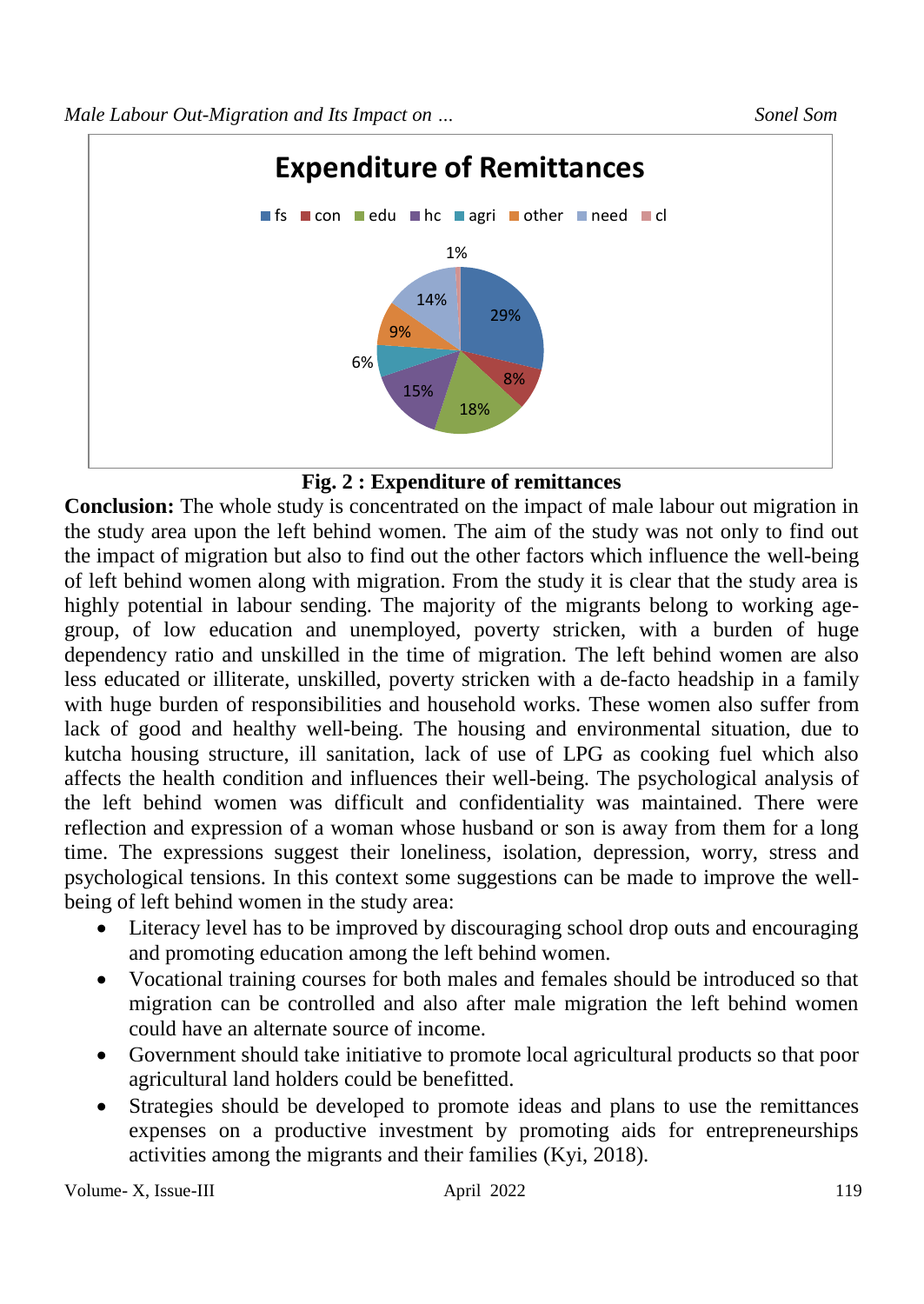Community based behavioral interventions should be made to relieve psychological behavior of the left behind women.

As the study is conducted in a micro level but in the field of social science the findings are generalized and accepted all wide irrespective to region, ethnicity and socio-economic demographic background. This will set some of the limitations to the study as some peculiarities are strictly restricted in the region. The correlation or regression analysis is done in a sampled data which is very small in respect to original population and is homogenous in nature. So, to give the flavor of heterogeneity, diversity of the well-being in the study area a comparative study can be made with non-left behind women. The future probability is there to explore a new avenue in this direction.

### **References**:

- 1) Kyi, K. S. (2018). The Impact of Migration works on the Socio-economic of leftbehind families of Myanmar Migrant Workers. *health, education*, *16*, 18.
- 2) Sharma, K. (2017, October). India has 139 million internal migrants. They must not be forgotten. In *World Economic Forum*.
- 3) Sarkar, D. (2007). Status of Rural Women, Left Behind for Male Labour Circulation: an Empirical Study of Cooch Behar District, West Bengal, India. *Research on Humanities and Social Sciences*, *2*(9), 103-112.
- 4) Mahapatro, S. R. (2018). Impact of Labour Migration on Socioeconomic Position of Left-Behind Women in Bihar. *The Indian Journal of Labour Economics*, *61*(4), 701- 718.
- 5) Haan, A. D. (1997). Rural‐urban migration and poverty: The case of India. *IDS Bulletin*, *28*(2), 35-47.
- 6) Kundu, A. (1997). Trends and structure of employment in the 1990s: Implications for urban growth. *Economic and Political Weekly*, 1399-1405.
- 7) Srivastava, R., & Bhattacharyya, S. (2003). Globalisation, reforms and internal labour mobility: analysis of recent Indian trends. *Labour and Development*, *9*(2), 31- 55.
- 8) Mitra, A., & Murayama, M. (2009). Rural to Urban Migration: A District-Level Analysis for India. *International Journal of Migration, Health and Social Care*.
- 9) Panchamukhi, V. R. (2013). Changing pattern of Internal Migration in India 1999/00-2007/08: Issues and Challenges. *The Indian Economic Journal*, *61*(1), 129- 148.
- 10) Ye, J., Wu, H., Rao, J., Ding, B., & Zhang, K. (2016). Left-behind women: gender exclusion and inequality in rural-urban migration in China. *The Journal of Peasant Studies*, *43*(4), 910-941.
- 11) Mishra, D. K. (Ed.). (2016). *Internal migration in contemporary India*. SAGE Publications India.
- 12) De Haas, H., & Van Rooij, A. (2010). Migration as emancipation? The impact of internal and international migration on the position of women left behind in rural Morocco. *Oxford development studies*, *38*(1), 43-62.